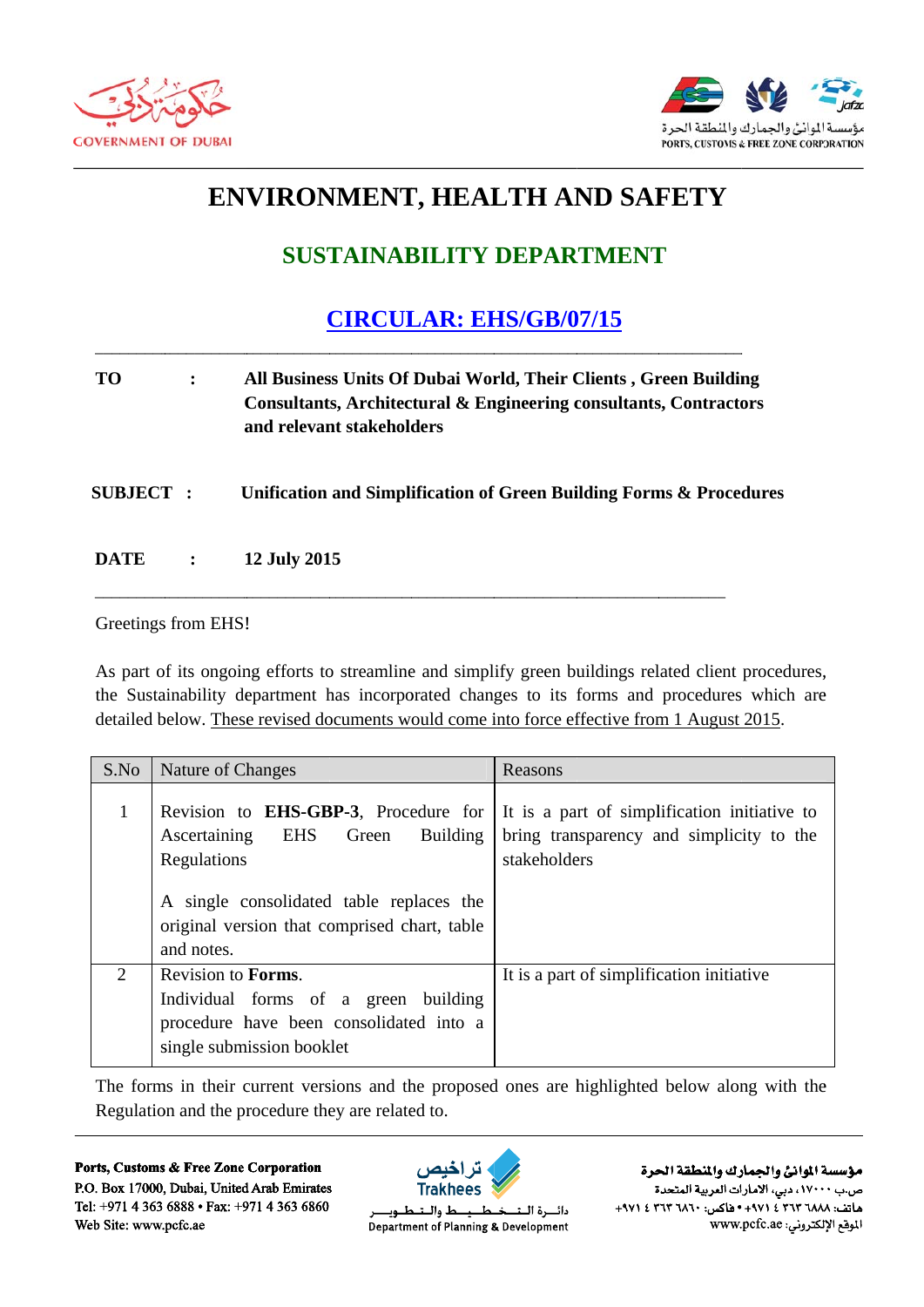





Ports, Customs & Free Zone Corporation P.O. Box 17000, Dubai, United Arab Emirates Tel: +971 4 363 6888 • Fax: +971 4 363 6860 Web Site: www.pcfc.ae



لط واللت دائسرة البت طــوب Department of Planning & Development

مؤسسة الموانئ والجمارك والنطقة الحرة ص.ب ١٧٠٠٠، دبي، الأمارات العربية المتحدة +٩٧١ ٤ ٢٦٣ ١٨٨٢ ٢٦٢ ١٤ ٠٠٠١٤ ٠٥١٤ ٠٠٠١ ١٩٧١. الموقع الإلكتروني: www.pcfc.ae